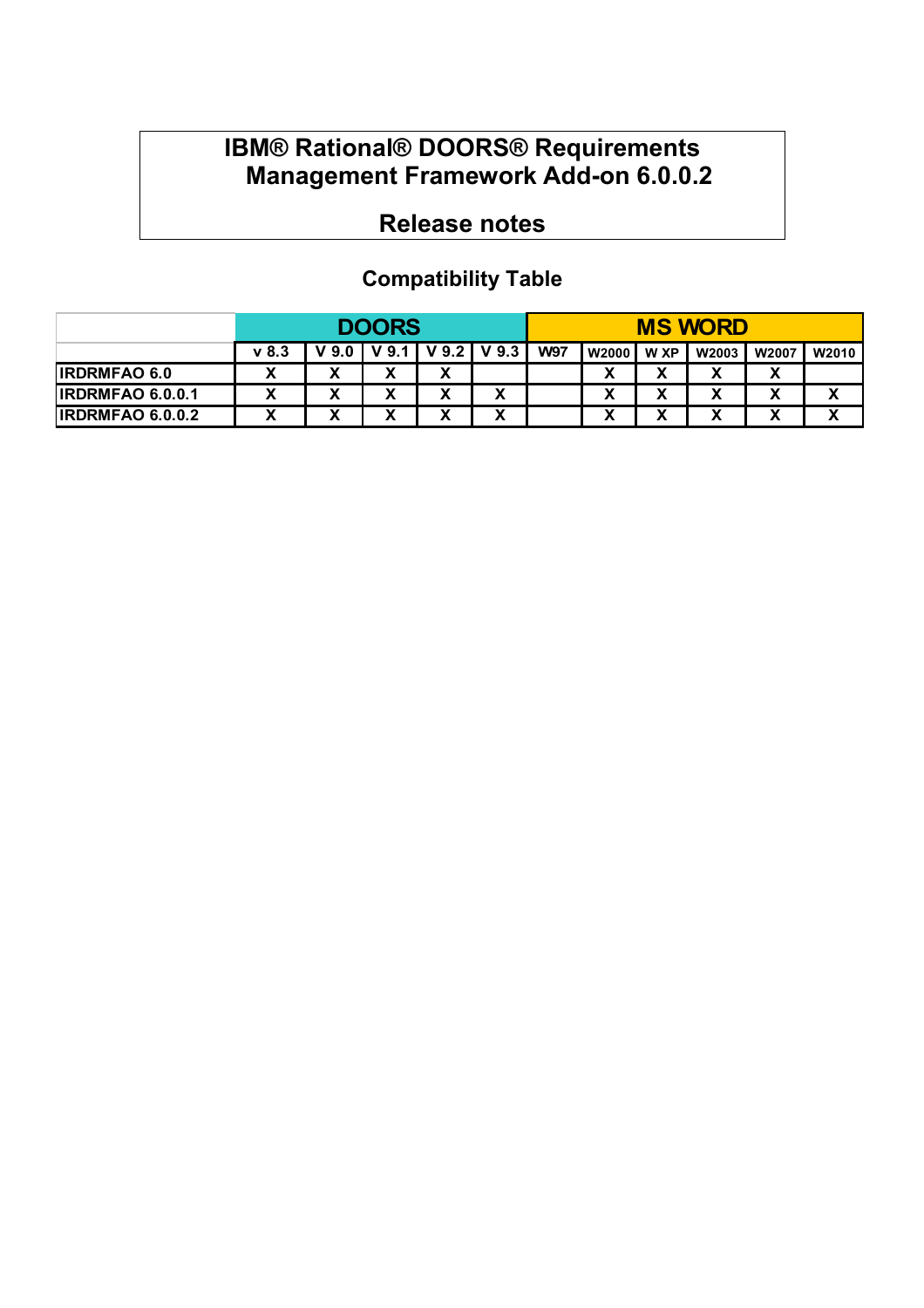## *IBM® Rational® DOORS® Requirements Management Framework Add-on 6.0.0.2*

July 13th, 2011

Some previous versions of this product were delivered by Telelogic as an Asset named DOORS T-REK.

 Any installed version of DOORS T-REK or previous version of IBM® Rational® DOORS® Requirements Management Framework Add-on must be uninstalled before installing IBM® Rational® DOORS® Requirements Management Framework Add-on 6.0.0.2.

Whenever RCM was used, please remove all the RCM triggers before uninstalling DOORS T-REK.

The FLEXLM feature required to execute IRDRMFAO is different from the DOORS T-REK license feature. The new feature is "IRDRMFAO" (instead of "DTREK").

#### **Compatibility**

- This version is compatible with DOORS 8.3, DOORS 9.0, DOORS 9.1, DOORS 9.2 and DOORS 9.3.
- It is also compatible with the different versions of DOORS WEB ACCESS.
- This version is compatible with Office 2000, Office XP, Office 2003, Office 2007 and Office 2010.

Because of the new encryption used since DOORS 9.1, two different setup programs are provided:

- **ratlDOORS\_RequirementsFrmwork\_6-0-0-2\_setup83\_90.exe**: for DOORS 8.3 and DOORS 9.0
- **ratlDOORS** RequirementsFrmwork 6-0-0-2.exe: for DOORS 9.1 up to 9.3

#### **Enhancements implemented in RMF 6.0**

#### 1) **PFM (Product Family Management)**

PFM is a solution to manage requirements in a Product Line Engineering context. PFM enables to create a generic definition of a product (or system) with optional parts, alternatives and configurable requirements, and then derive the actual products (or systems) from it.

PFM also manages parallel development and synchronization between the generic definition of the product and the actual products.

This version includes the following functionalities:

- Manage a product line
	- o Ability to create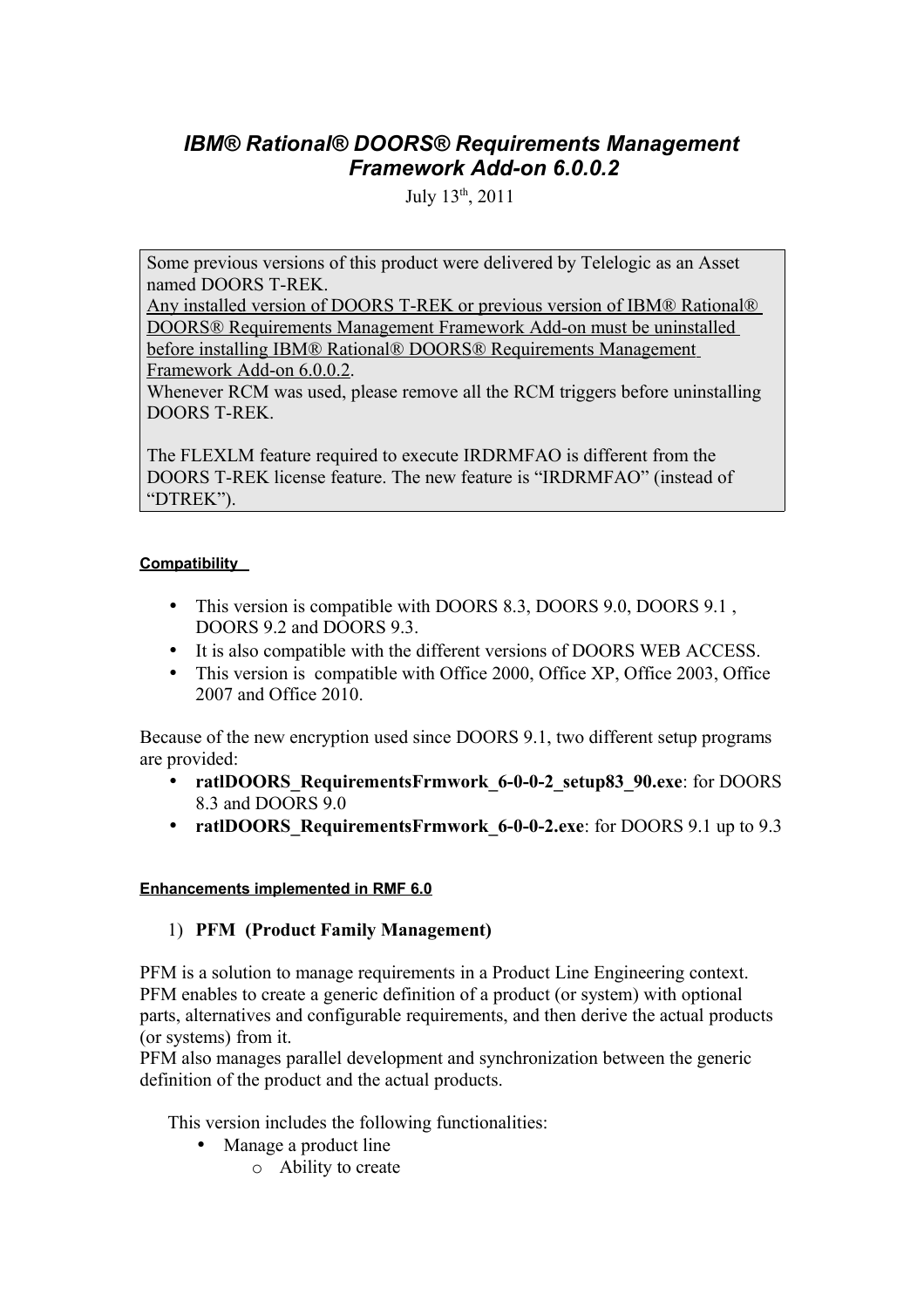- Generic packages and sub-packages
- **Private/shared/public criteria**
- $Sets$  of criteria
- **Private/shared/public parameters**
- o Reorganize the product line
	- **Move packages and sub-packages**
	- Move criteria and parameters from one (version of) package to another
- o Baseline configurations
	- Integration with DOC
- o (Compare and) Synchronize configurations
	- Add/remove/modify criteria and parameters
	- Apply Change Requests created in a configuration into another configuration
	- Merge the parallel versions of requirements that may have resulted from a synchronisation
- Write generic specifications
	- o Either under RCM control or not
	- o Specify configurable requirements with parameter(s) either defined locally (in the object itself) or at the package level.
	- o Attach applicability conditions to individual requirements or whole chapters
- Miscellaneous
	- o Dashboard integration
	- o WEXP integration

#### **2) DOORS 8.2 and DOORS 9 enhancements**

All the view configuration options added by DOORS 8.2 and DOORS 9 are now supported. This includes:

- Main column autoindent
- Module explorer filtering
- Discussion columns
- Description of attributes and views

The generic model and the example project are now delivered in two different versions, one for DOORS 8 and the other for DOORS 9. For example the DOORS 9 example includes the RMF default data model descriptions for attributes and views. Some view names in the templates have been renamed to be more consistent. A script is also provided in the "Misc" folder to allow people to write their own descriptions and to add it into the existing DOORS data.

#### 3) **Menus**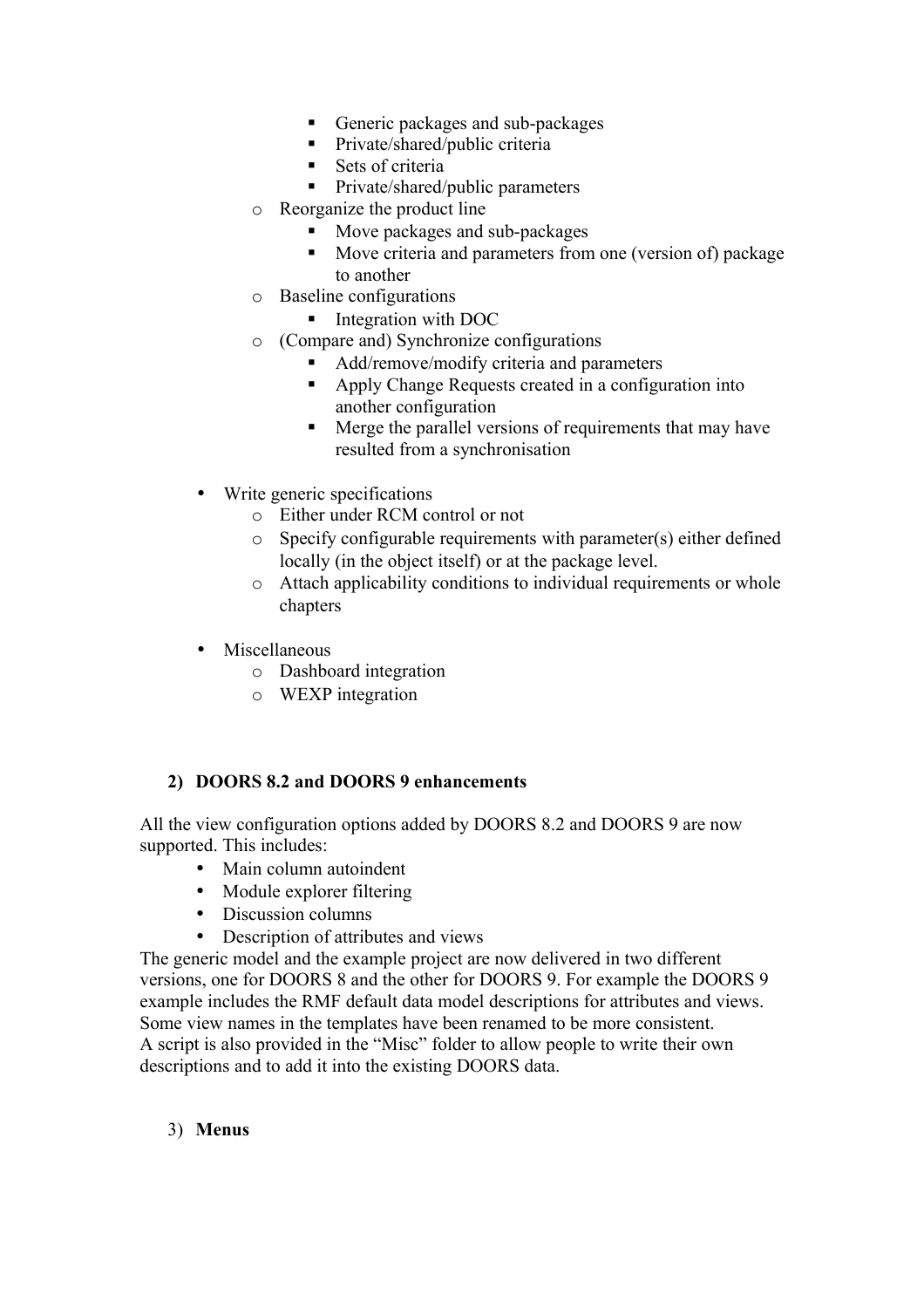RMF 6.0 provides a means to easily disable and hide the functionalities that are unused in each project independently.

The functionalities that can be disabled and hidden are :

- RCM,
- PFM,
- DOC
- WEXP
- CHECK (of Integrity)
- Dashboard
- Exchange

These settings are done in the configuration of the project, in a new tab named "VISIBILITY". Each functionality can have one status out of the following 3 :

- **Show** : The functionality is visible, provided the current user has the required role and is in the relevant context
- **Hide** : The functionality is hidden
- **Default**: The functionality is visible unless another equivalent tool is installed (e.g. **WEXP is disabled if RPE is installed**)

The whole logic is implemented into non encrypted DXL files, allowing users to redefine this behaviour.

For instance the way the status "Default" is handled is implemented in the new file: \$TREKHOME/lib/dxl/addins/irdrmfao/startup/usercallouts/fctusercallouts.inc

## **4) Explorer**

Some menu evolutions have been done, to increase the ergonomy of the tool. A new capability has been added: the explorer is able now to be dynamically synchronised with DOORS, without having to stop and restart it. The operation "Refresh project content" is able to update all Explorer project data.

| Component                                   | CR   | <b>Description</b>                                                                                                                                                    |
|---------------------------------------------|------|-----------------------------------------------------------------------------------------------------------------------------------------------------------------------|
| Compare modules<br><b>Transfer Analysis</b> | 1017 | The analysis transfer may fail to create the attribute<br>"TransferAnalysis SuspicionGenerator"                                                                       |
|                                             | 1036 | the static result attribute is set only taking into account<br>the attribute "Object Text" when using the 'hierarchical<br>comparison' algorithm                      |
|                                             | 1044 | In the transfer analysis tool, set a more verbose warning<br>message when an object has several comparison links<br>(only one is expected and the others are ignored) |
| Convert rows to<br>objects                  | 890  | The script may fail if the first row has less cells than the<br>other rows with an error "rowtoobj.inc unassigned<br>array element (colMain[])                        |

#### **Corrections implemented in RMF 6.0.0.2**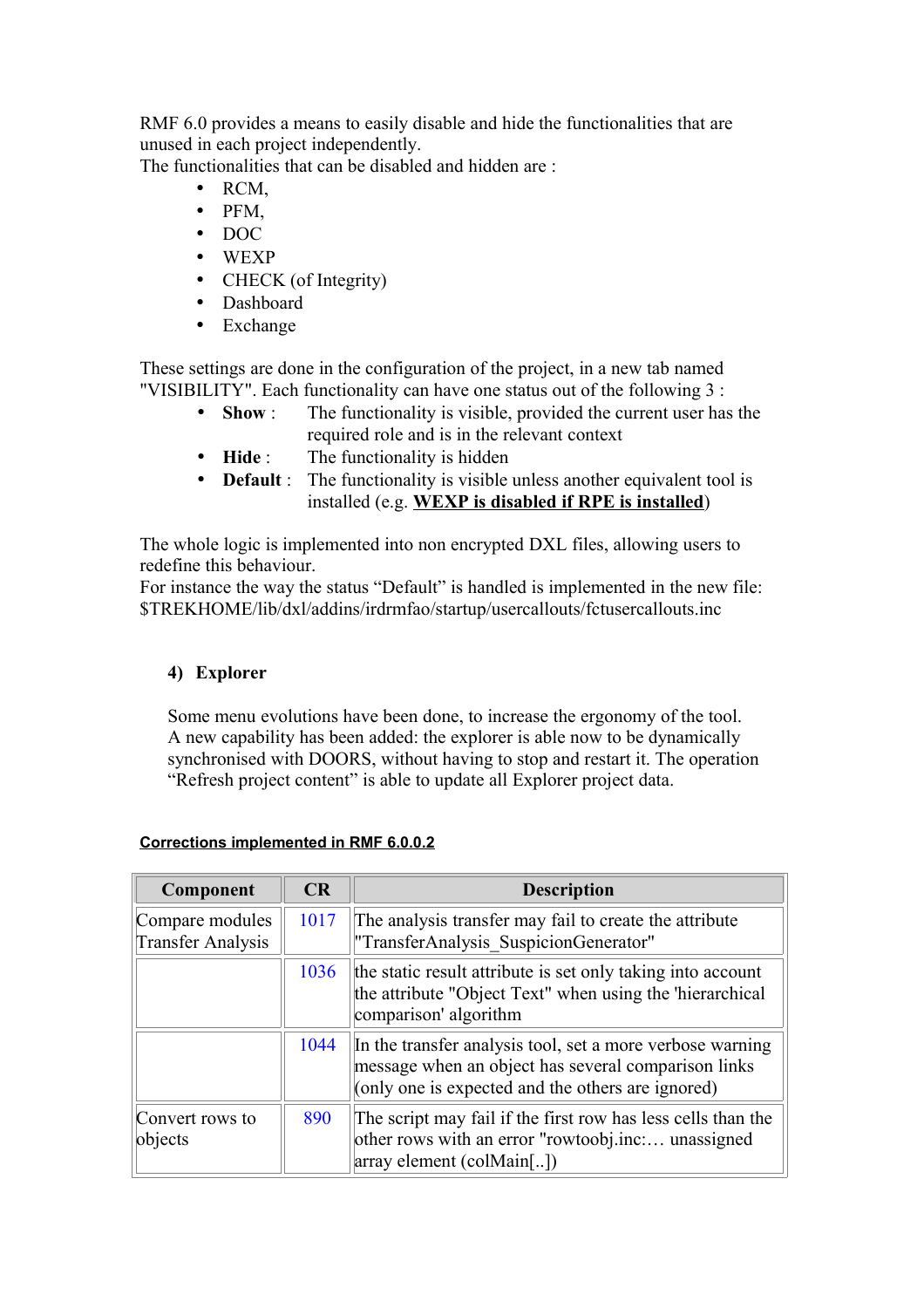| Create/Tag a RMF<br>module | 787  | Sometimes the template is left open                                                                                                                                                                                    |
|----------------------------|------|------------------------------------------------------------------------------------------------------------------------------------------------------------------------------------------------------------------------|
|                            |      | The synchronisation of filtered views (of a module with<br>its template) may fail on DOORS 9.3 if DOORS is not<br>setup in English                                                                                     |
|                            |      | The synchronization of filtered views may fail when the<br>filter refers to attributes or values containing braces                                                                                                     |
|                            |      | When a error occurs while synchronizing a module with<br>its template, the log should remain visible if an error<br>occurred                                                                                           |
| Dashboard                  | 1030 | the "count links" metrics can only be displayed with the<br>format "numerical". The two other types of columns<br>(percent and bargraph) should be disabled.<br>The creation of a new view is now also more intuitive. |
|                            | 1034 | a DXL error occurs while updating the metrics if the root<br>folder is the root of the database                                                                                                                        |
|                            | 1039 | the scopes of type 'fullname' are not properly processed<br>if the path searched includes a project eg "/folder<br>f/project $p$ /module m" --> the module m is ignored                                                |
|                            | 1040 | while updating a dashboard, some modules and folders<br>may be ignored if their equivalent objects already exist<br>but are deleted. New objects should be created instead.                                            |
| <b>DOC</b>                 | 978  | display a warning whenever the expected DOORS<br>baseline is missing (when running the "Generate<br>Requirement History" for instance)                                                                                 |
|                            | 1062 | Cannot generate a document using a WEXP server: the<br>button "generate document in batch" is missing                                                                                                                  |
|                            |      | when generating a Word document, record the filter<br>selected (in the attribute 'DOC Filter')                                                                                                                         |
| Exchange                   | 1021 | while importing a file, objects should be moved even if<br>their universal ID is not defined in the file                                                                                                               |
|                            | 1035 | an object should not be deleted if one of its descendant<br>should remain. Its attribute "XML Deleted" should be set<br>instead.                                                                                       |
|                            | 1063 | Exchange fails when importing a deleted cell                                                                                                                                                                           |
| Explorer                   | 895  | enable to take into account the WEXP attributes and<br>types when displaying the delta between a module and<br>its template                                                                                            |
|                            | 1026 | The explorer may display an error "Can't communicate"<br>with the Graphviz COM object" when RMF is installed<br>in workstation mode                                                                                    |
|                            | 1029 | Project names ending by a blank generate errors when<br>saving a view or closing the explorer                                                                                                                          |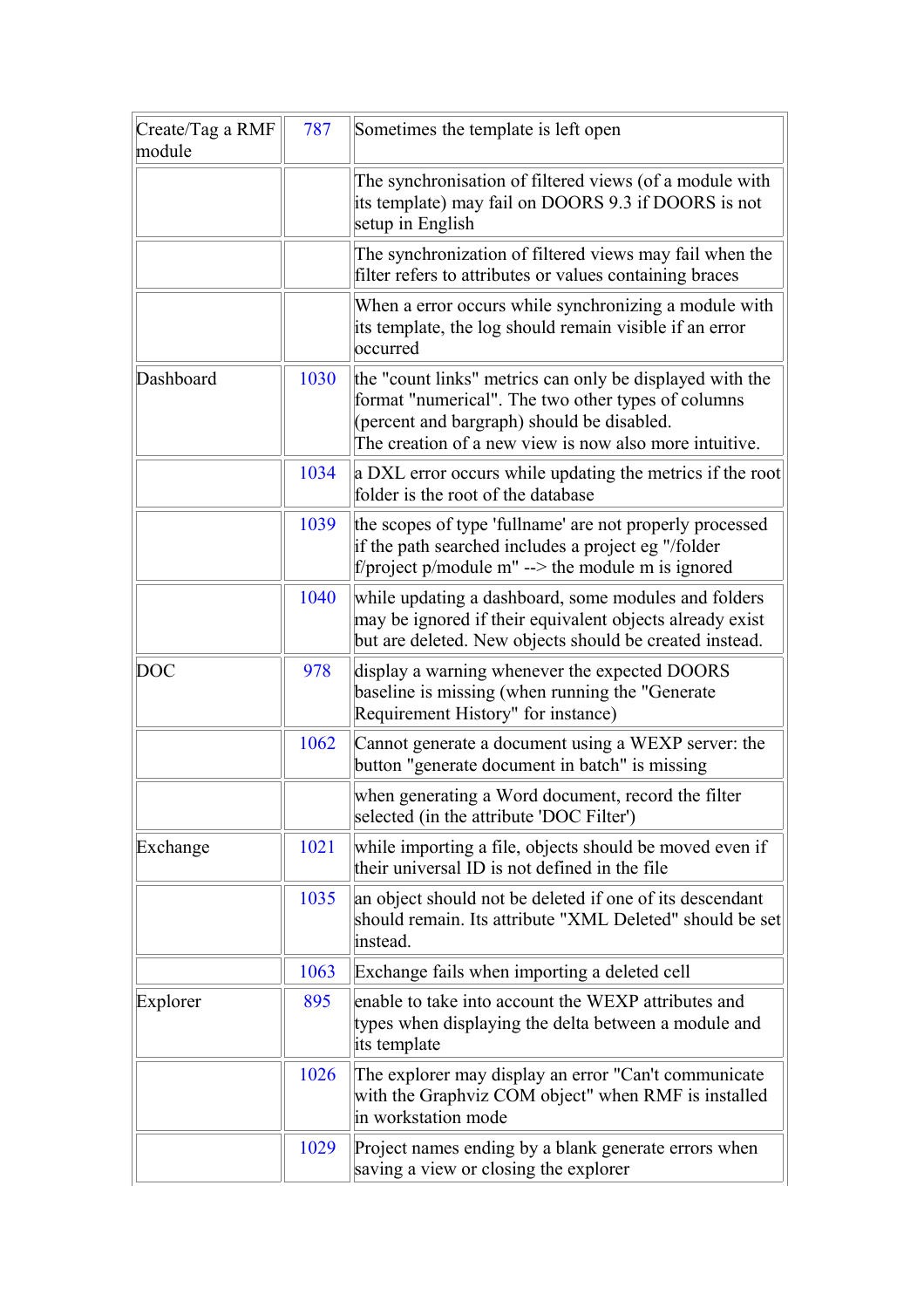|                      |      | Running the command "Analyze links" on an object                                                                                                                                                |
|----------------------|------|-------------------------------------------------------------------------------------------------------------------------------------------------------------------------------------------------|
|                      |      | filtered out generates a DXL error in projectdb.inc:3572                                                                                                                                        |
| Generic datamodel    | 983  | traceability columns : if several linked objects have the<br>same PUID and same absolute number then only one of<br>them is displayed                                                           |
| Install              |      | RMF is not properly installed if the setup is run in silent<br>mode with the option "full install" (as opposed to<br>"workstation")                                                             |
| Kitchen              | 699  | prevent the use of the script "flatten object hierarchy" in<br>shareable edit mode                                                                                                              |
|                      | 778  | the "Delete Rich Text" command adds spurious newlines<br>and do not preserve OLE                                                                                                                |
| Migration rules      | 849  | SETOBJATTR does not work combined with a regular<br>expression                                                                                                                                  |
| Manage Objects       | 1046 | the "Duplicate" button can generate errors if several<br>objects are selected                                                                                                                   |
|                      | 1047 | display a more user-friendly error message when the<br>"Duplicate" button fails to create a new object because<br>the view is sorted                                                            |
|                      | 1060 | error when switching from one module to another:<br>"invalid index 1 to attribute type IE Object Type"                                                                                          |
| <b>PFM</b>           |      | contextual attributes computed more efficiently                                                                                                                                                 |
|                      |      | when editing a contextual attribute of type "String", the<br>message "Please select a parameter" should not be<br>displayed if the key ENTER is pressed                                         |
|                      |      | Display a warning message if a contextual attribute has<br>been edited but the modification has not been applied<br>and is about to be lost                                                     |
|                      |      | Prevent from setting a contextual attribute of type<br>Integer or Real with a value that is not of that type                                                                                    |
| <b>Renumber PUID</b> | 1041 | if a PUID does not match the expected format and is left<br>unmodifed (default "Don't modify PUID" option), then<br>the internal counter may get incremented though under<br>certain conditions |
| <b>RCM</b>           | 1049 | reduce the time needed to set a module under RCM<br>control                                                                                                                                     |
|                      | 1054 | CR "in progress" created with a TREK version older<br>than 5.3 are not properly migrated, which results in<br>controlled objects remaining "in working" when the CR<br>is accepted              |
|                      | 1058 | the synchronize CR command may fail with an invalid<br>lock request error message                                                                                                               |
| WEXP                 | 259  | describe the limitations of the option "Use Word"                                                                                                                                               |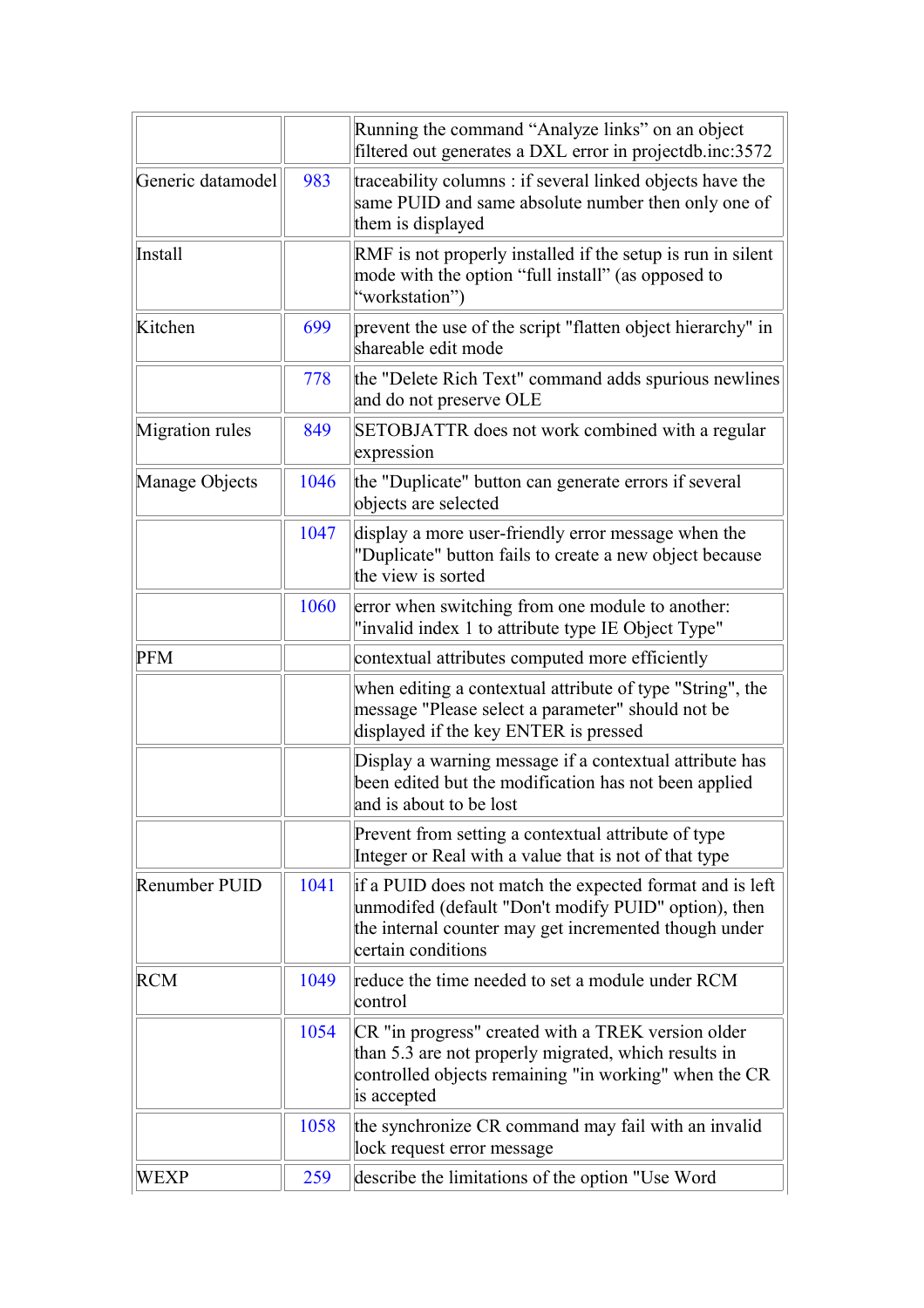|      | Revision Marks on changed objects" in the reference<br>manual                                                                                                                                                                                                |
|------|--------------------------------------------------------------------------------------------------------------------------------------------------------------------------------------------------------------------------------------------------------------|
| 666  | enable to rotate the column title of a table (by appending<br>" R" to the column title in the DOORS view)                                                                                                                                                    |
| 771  | The option 'allows table rows to break across pages' is<br>ignored when exporting inserted views in RTF                                                                                                                                                      |
| 795  | prevent the WORD window from switching from<br>minimized to normal state and vice versa, to avoid<br>slowing down the export (only occurs with MS Word<br>$ 2000\rangle$                                                                                     |
| 897  | Inserted views should include deleted objects (currently<br>exported only if using the RTF mode)                                                                                                                                                             |
| 904  | in a list with bullets, a bullet should not be formatted as<br>the preceding line                                                                                                                                                                            |
| 926  | clarify the use of the attribute "WEXP File Name" to<br>include sub-documents in the WEXP manual                                                                                                                                                             |
| 975  | Clarify the WEXP manual about the extraction of UML<br>diagrams: the interface with the modeling tool has to be<br>implemented. Only the old versions of Rhapsody are<br>natively supported.                                                                 |
| 1024 | ability to define the style for isolated OLE in the<br>attribute Paragraph style                                                                                                                                                                             |
| 1027 | "WEXP traceability view" backward compatibility: the<br>last separator (the fifth colon) should not be mandatory                                                                                                                                             |
| 1037 | do not display an error message when starting WEXP<br>from a module that does not belong to a RMF project                                                                                                                                                    |
| 1051 | when using the [Autofit to table content] setting,<br>sometimes tables are not autofitted                                                                                                                                                                    |
| 1052 | WEXP cannot run in batch                                                                                                                                                                                                                                     |
| 1053 | when inserting a view, the value of the module attribute<br>"WEXP Base Heading Style" (if exists) must be handled<br>as an offset to be added to the style level of the headings<br>--> currently doesn't work with RTF tables or templates<br>not in French |
| 1059 | when an object contains some text followed by an OLE,<br>do not apply a style to the OLE to prevent the text from<br>losing its indentation                                                                                                                  |
|      | the formatting of the text within a DOORS table can<br>sometimes be lost                                                                                                                                                                                     |
|      | in line views: objects in-between 2 objects exported with<br>the same inline view may not be exported if<br>- the export view is not filtered<br>- and the inline view is filtered and does not display the                                                  |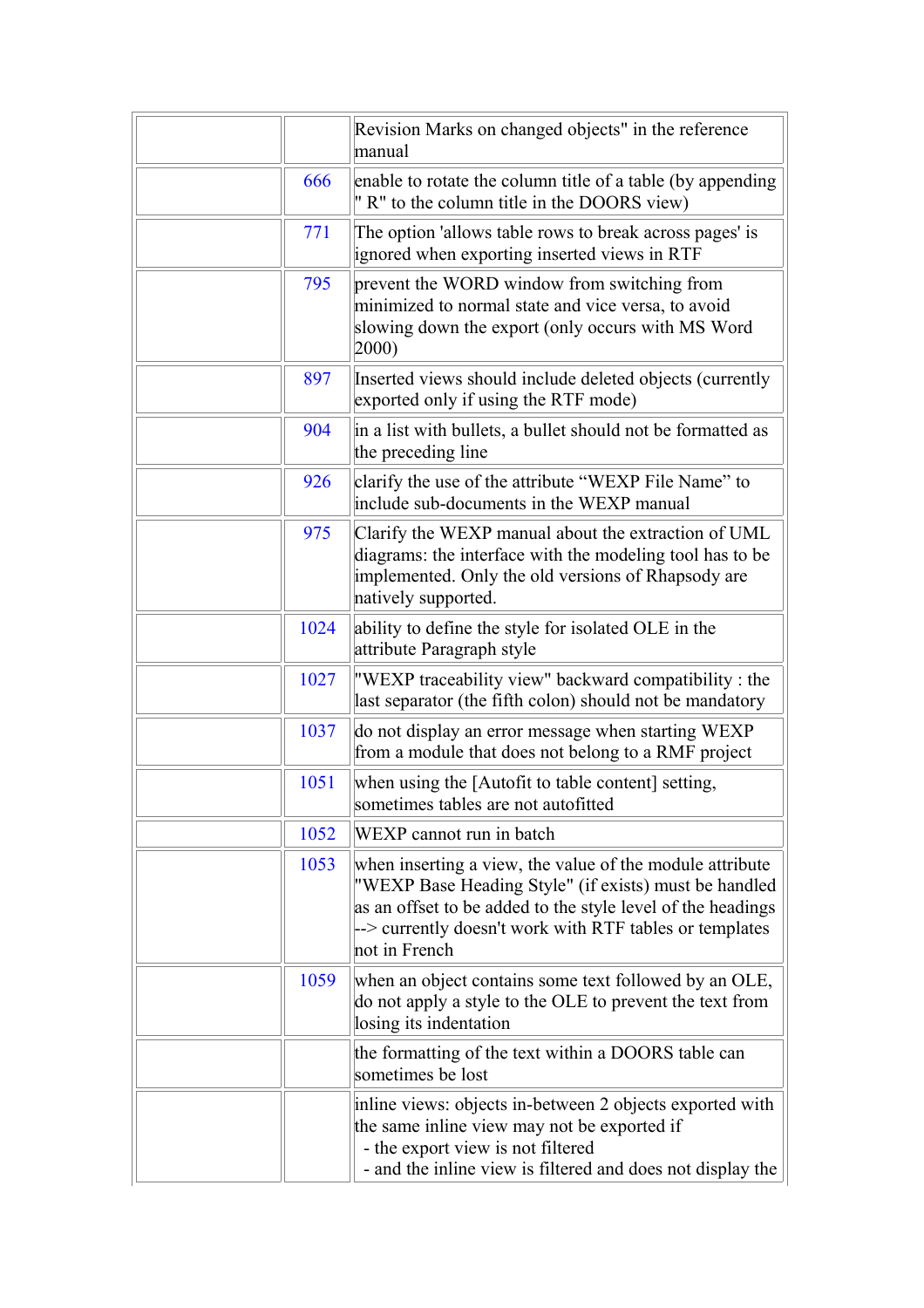|                  |      | in-between objects                                                                                                                                                                                                                                  |
|------------------|------|-----------------------------------------------------------------------------------------------------------------------------------------------------------------------------------------------------------------------------------------------------|
| Word macros file | 767  | Heading numbers are always removed even when the<br>option "Remove heading numbers" is off<br>Rename this option "Record heading numbers" which is<br>ON shall record the heading numbers into the object<br>attribute "IE Original Heading number" |
|                  | 930  | if the target module already exists, the "Module"<br>description" field is active and accept input, but though<br>the description input is subsequently discarded                                                                                   |
|                  | 931  | the boolean values of the user defined properties shall<br>not be recorded in the regional language but in English                                                                                                                                  |
|                  | 1012 | sign the macros contained in the file "irdrmfao.dot" so<br>that the macro security level can be set to High                                                                                                                                         |
|                  | 1045 | Extra characters may be displayed at the beginning of the<br>"current DOORS path" field when using DOORS 9.3<br>with regional settings different from English                                                                                       |
| Miscellaneous    | 1042 | DXL errrors in the file "no rmf startup.dxl" available in<br>the free addon "lib no irdrmfao.zip" allowing to open,<br>without RMF, modules edited using RMF                                                                                        |

#### **Corrections implemented in RMF 6.0.0.1**

| Component                  | CR  | <b>Description</b>                                                                                                                                                                       |
|----------------------------|-----|------------------------------------------------------------------------------------------------------------------------------------------------------------------------------------------|
| <b>RCM</b>                 | 972 | Error when assigning a CR to a user that belongs to the<br>group of CR managers: ERROR: Cannot modify the<br>access rights of 'CR': The user 'admin TREK' doesn't<br>have control access |
| Dashboard                  | 980 | Updates and exports fail in batch                                                                                                                                                        |
| Dashboard                  | 982 | The scope of a metric may not be recorded properly                                                                                                                                       |
| <b>RCM</b> triggers        | 984 | the RCM object trigger should prevent from creating a<br>new version if the module is not set up for PFM                                                                                 |
| Module<br>synchronization  | 985 | while synchronizing a view the justification of the<br>columns is ignored                                                                                                                |
| Convert rows to<br>Objects | 986 | Running "RMF/Convert rows to Objects" with the<br>option "Delete table after conversion" enabled, generates<br>a runtime error in DOORS 9.2.0.4                                          |
| Project<br>Configuration   | 988 | The Project Configuration may crash if it is run in a row<br>just after upgrading the project                                                                                            |
| <b>PFM</b>                 | 989 | if PFM is ON, when displaying a traceability column,<br>you may get a RCM message "ERROR ASSERTION<br>$FAILED$ : the configuration $()$ is not available in<br>descriptor $()$ at $$ "   |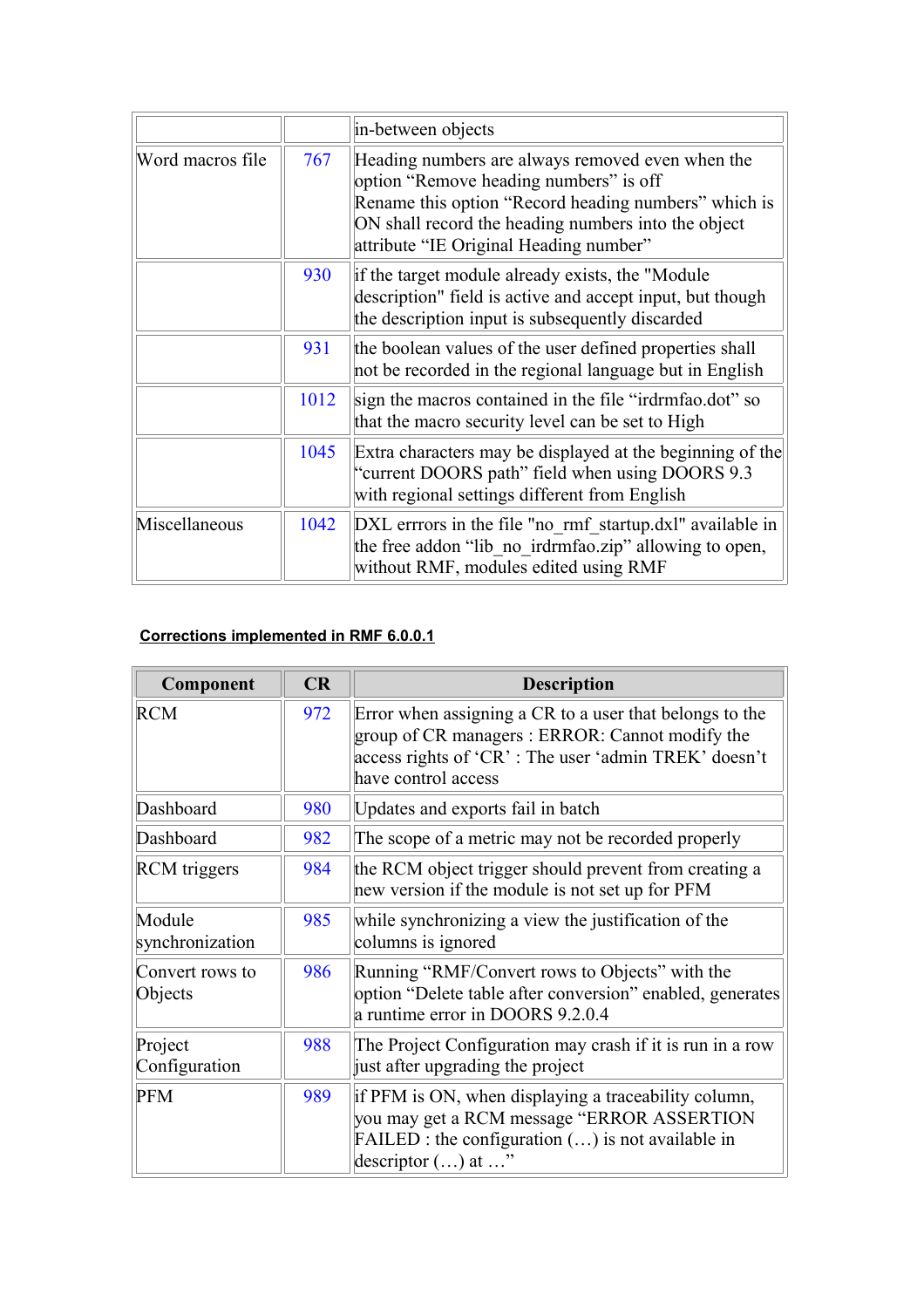| PFM/<br><b>Insert DXL</b><br>column | 990  | the 'insert DXL column' command shall take into<br>account the limit to 32 columns only in a view                                                                                                                                                |
|-------------------------------------|------|--------------------------------------------------------------------------------------------------------------------------------------------------------------------------------------------------------------------------------------------------|
| Manage Objects                      | 991  | a DXL error "Canvas not realized" may occur on<br>DOORS 9.2.0.2 (and over) if PFM is used                                                                                                                                                        |
| <b>WEXP</b>                         | 992  | when exporting a document with a PFM filter, WEXP<br>records in a custom property of the generated MS Word<br>document the name of the selected PFM configuration<br>(this property is named "PFM Configuration" and it is<br>created if needed) |
| Exchange                            | 993  | deleted objects cannot be moved during an import<br>(ERROR: Cannot move object xxx after/below object<br>YYY)                                                                                                                                    |
| PFM/<br>PFM information<br>window   | 994  | editing or creating a parameter with the 'PFM<br>information' window makes the window of the current<br>formal module stay on top of all the other DOORS<br>windows                                                                              |
| <b>RCM</b>                          | 995  | add a new status "to be reviewed" in the lifecycle of a<br><b>Change Request</b>                                                                                                                                                                 |
| <b>RCM</b>                          | 996  | add a new group of users allowed to create Change<br>Requests (but not to review and manage them)                                                                                                                                                |
| <b>PFM</b>                          | 997  | the PFM setup should be able to convert the DXL<br>columns created by the traceability wizard                                                                                                                                                    |
| <b>WEXP</b>                         | 998  | When using MS Word 2000, isolated OLE are magnified<br>by $33\%$                                                                                                                                                                                 |
| <b>PFM</b>                          | 999  | the value of a contextual attribute of type 'text' may be<br>altered                                                                                                                                                                             |
| <b>PFM</b>                          | 1000 | Ability to add user-defined commands into the PFM<br>browser (in the 'tools' menu)                                                                                                                                                               |
| Project upgrade                     | 1001 | error while upgrading a project from TREK 5.2 (or<br>earlier) to RMF: "invalid default value 'RMF Objects' for<br>attribute 'RCM Control Mode'"                                                                                                  |
| WEXP                                | 1002 | when exporting using the current filter some objects may<br>not be exported (the one that would not have been visible<br>if the filter of the view had been used instead)                                                                        |
| Startup                             | 1003 | RPE fails to open a DOORS session if RMF is installed                                                                                                                                                                                            |
| Configure module                    | 1004 | cannot modify the list of the rules to be checked                                                                                                                                                                                                |
| Explorer                            | 1005 | DXL error when selecting a view in the "Model" tab (on<br>the left) and then running the command "Edit item in<br>Profile"                                                                                                                       |
| Configure module                    | 1006 | 1) grey out the RCM option "Repair out-link"<br>modification of an object in reference" if "Change<br>control mode"="not formal authorized" (also                                                                                                |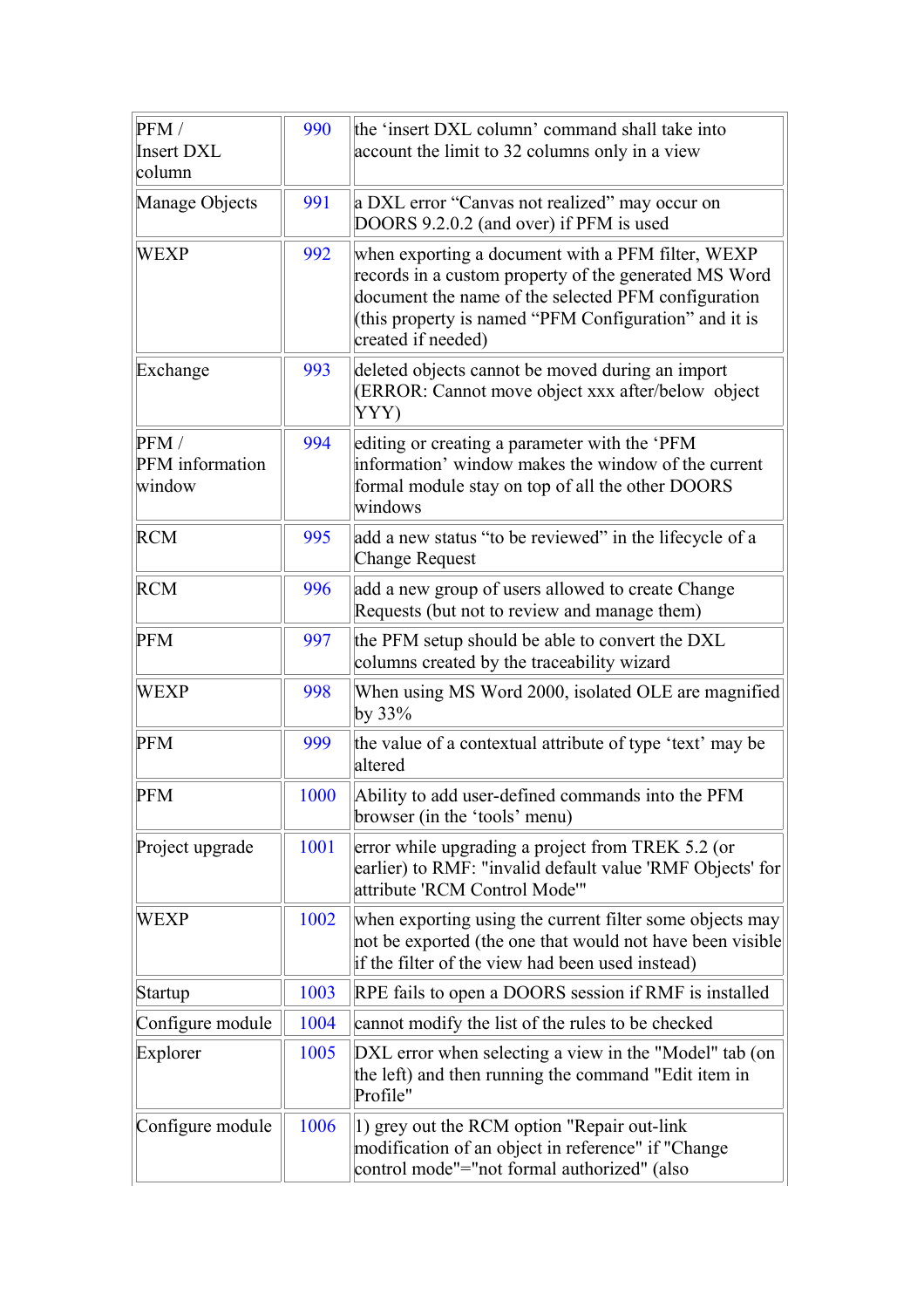|                          |      | implemented in the dialog box 'configure project')<br>2) close the dialog box if the user closes the module<br>3) enable to open the dialog box even if the module is<br>not in exclusive edit mode, but disable the dialog box if<br>SΟ                                                             |
|--------------------------|------|------------------------------------------------------------------------------------------------------------------------------------------------------------------------------------------------------------------------------------------------------------------------------------------------------|
| <b>WEXP</b>              | 1007 | WEXP does not export the text " $A = B \ll 5$ and $C >> 2$ "<br>correctly, it renders " $A = B 2$ " except if the usercallout<br>"usercallout executePostProcessModAttrs" is modified<br>to return false (in the file wexp/include/usercallouts.inc)                                                 |
| <b>WEXP</b>              | 1009 | WEXP: the text exported using object templates may be<br>truncated (if it contains line breaks and the option "Treat<br>line breaks in Object Text as new paragraphs" is not<br>equal to "Always")                                                                                                   |
| <b>RCM</b> suspect links | 1013 | display the text of the child objects of the current and<br>proposed targets                                                                                                                                                                                                                         |
| <b>WEXP</b>              | 1014 | the references to module attributes < <attr>&gt;located in<br/>headers or footers are not correctly processed if the<br/>option "Do not strip unsupported RTF markers before<br/>copy/paste" is ON and the option "Treat line breaks in<br/>Object Text as new para" is not equal to "Always"</attr> |
| <b>WEXP</b>              | 1015 | MS Word may hang when processing an inserted view in<br>RTF format if the option "Do not strip unsupported RTF<br>markers before copy/paste" is enabled                                                                                                                                              |
| Silent<br>uninstallation | 1016 | some files are not removed while uninstalling RMF in<br>silent mode (among which the uninstall EXE file and the<br>files named 'irdrmfao.dxl' located in the HOME<br>directory of DOORS)                                                                                                             |
| RCM close trigger        | 1018 | if a controlled module is closed while editing in place an<br>attribute, the modification is saved without confirmation<br>message and the module is closed                                                                                                                                          |
| <b>RCM</b>               | 1020 | when creating a new object version, the previous one<br>should not remain selected                                                                                                                                                                                                                   |

#### **Known limitations**

- Explorer
	- o The explorer is not able to manage a RMF project with too many items inside. The display of projects with more than 500 items will take too many time and memory resources. To cope with this limitation in the context of big projects, you should use the Scope concept to limit the size of the Explorer database, according to the part of the project you want to display.
	- o The object graph view may need a large amount of memory and time resources to be processed. You should use this feature only after